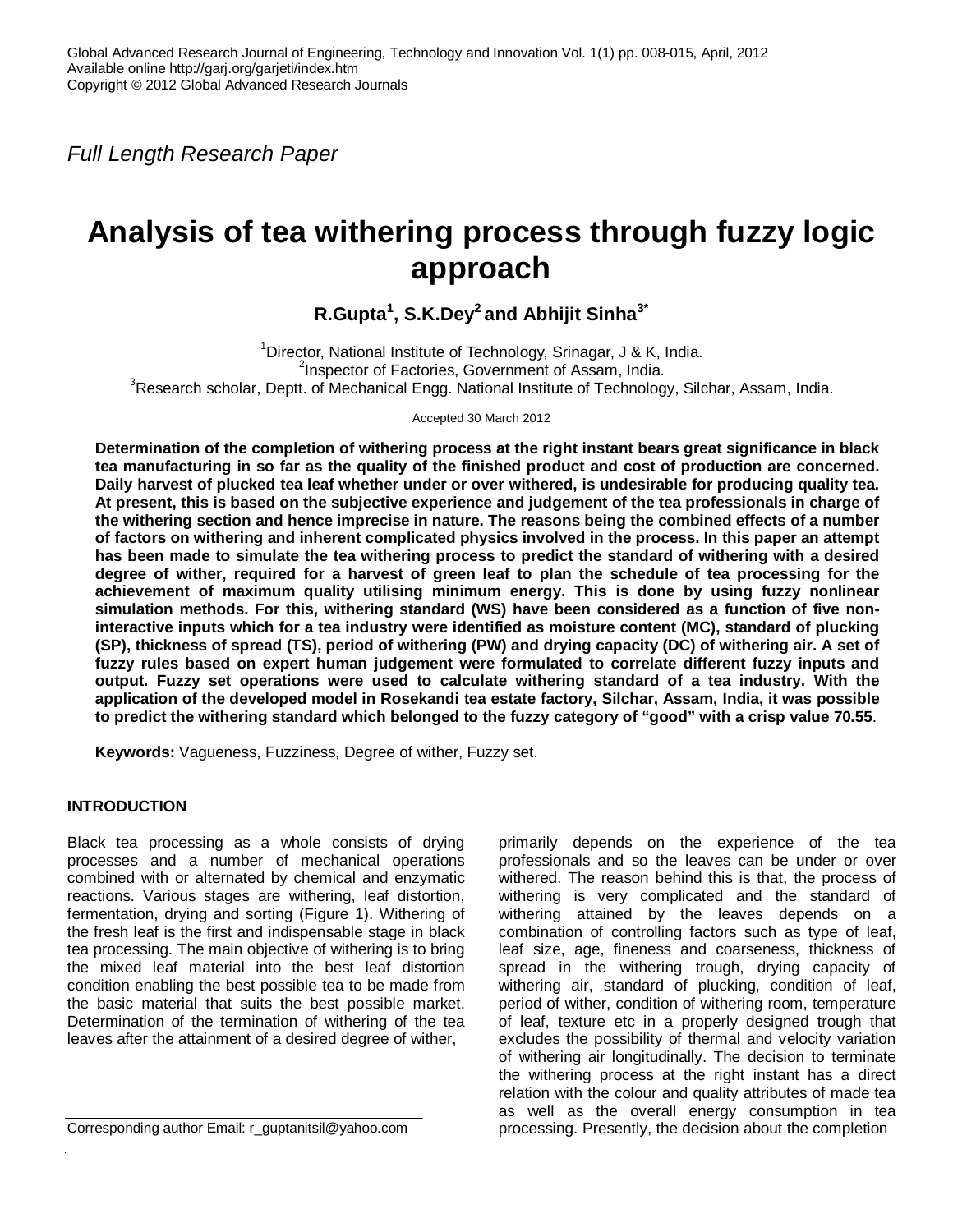

**Figure 1.** Flow chart for CTC tea manufacturing process

of withering of the fresh leaves depends on the subjective judgement of the professional supervising the withering process and hence can be dealt with approximate reasoning. The physical characteristics of the leaves change with the progress of the withering process and allow an experienced professional to make decision on the state of withering using linguistic variables. Since, withering is an important stage in tea processing and much of the quality attributes and liquor characteristics of the made tea are dependent on the attainment of a desired degree of wither, simulation of the withering process is of immense significance to predict the standard of withering with a desired degree of wither. Further, the underlying physics of the process of withering being very complex, fuzzy nonlinear simulation method can suitably used for the proposed modeling. The advantage of the fuzzy approach is that it enables processing of vaguely defined variables, and variables whose relationships cannot be defined by mathematical relationships. Fuzzy logic can incorporate expert human judgement to define those variable and their relationships. The model can be closer to reality and site specific than that by other methods (Mahant, 2004). Extensive literature survey reveals that, no attempt has been made so far to model the withering process of tea manufacturing.

### **BRIEF LITERATURE REVIEW**

(Panchariya et al., 2002) developed an experimental dryer for determining the kinetics of black tea drying. Drying characteristics of tea were examined using heated ambient air for the temperature range 80–120\_C and air flow velocity range 0.25–0.65 m/s. The results illustrate that in spite of high initial moisture content, the drying of tea particles takes place only in the falling rate period. This single-layer drying equation can be used for the simulation of deep-bed drying of black tea. (Wanyo et al., 2009) applied far-infrared radiation and hot-air (FIR-HA) convection drying to improve physical quality and antioxidant properties of mulberry tea. The study demonstrated that the intensity of FIR effected not only on total phenoloic and flavanoid contents but also on

individual phenoloc compounds. (Jaya, 2002) investigated various energy options in terms of their potential and quality of energy that can be produced by each of these resources to in order to reduce the fuel wood consumption in tea manufacturing of Sri Lanka. Hafezi et al. (Hafezi et al ., 2006) investigated the optimum fermentation times of black tea manufactured by two systems of manufacture, namely orthodox and CTC by measuring quality parameters of black tea. (Tomling and Mashingaidze, 1997) reviewed the literature on the influence of withering on maceration, fermentation, drying and on black tea quality. (Emaldi et al., 2009) used central composite design technique, a response surface methodology to study the effect of the withering time and the fermentation conditions of the tea leaves on the black tea quality parameters. Fuzzy set approaches always seem to be most appropriate when the modeling of human knowledge is necessary (Evans et al., 1989). (Karwowski and Mital, 1986)] discussed potential applications of fuzzy set theory to risk analysis in the area of industrial safety engineering. Vagueness and imprecision in mathematical quantification of risk were equated with fuzziness rather than randomness. The concept of risk evaluation, using linguistic representation of the likelihood of the occurrence of a hazardous event, exposure, and possible consequences of that event, was proposed. The approximate reasoning technique based on fuzzy logic is used to derive fuzzy values of risk. Similar works are found in (Karwowski and Mital, 1986), (Karwowski, 1992)] and (Grobelny et al., 1995).

It can be observed from above that no attempt has been made for the modeling of tea withering process. Based on the literature survey, the objectives set for the present work are a) identification of various factors of withering and b) development of a fuzzy withering model that incorporates functional relationship between standard of withering (output) and various inputs.

# **Need for modelling of tea withering process**

Withering is the foundation stage which directly influences the quality and cup characteristics of the made tea. Further, smooth operation of the subsequent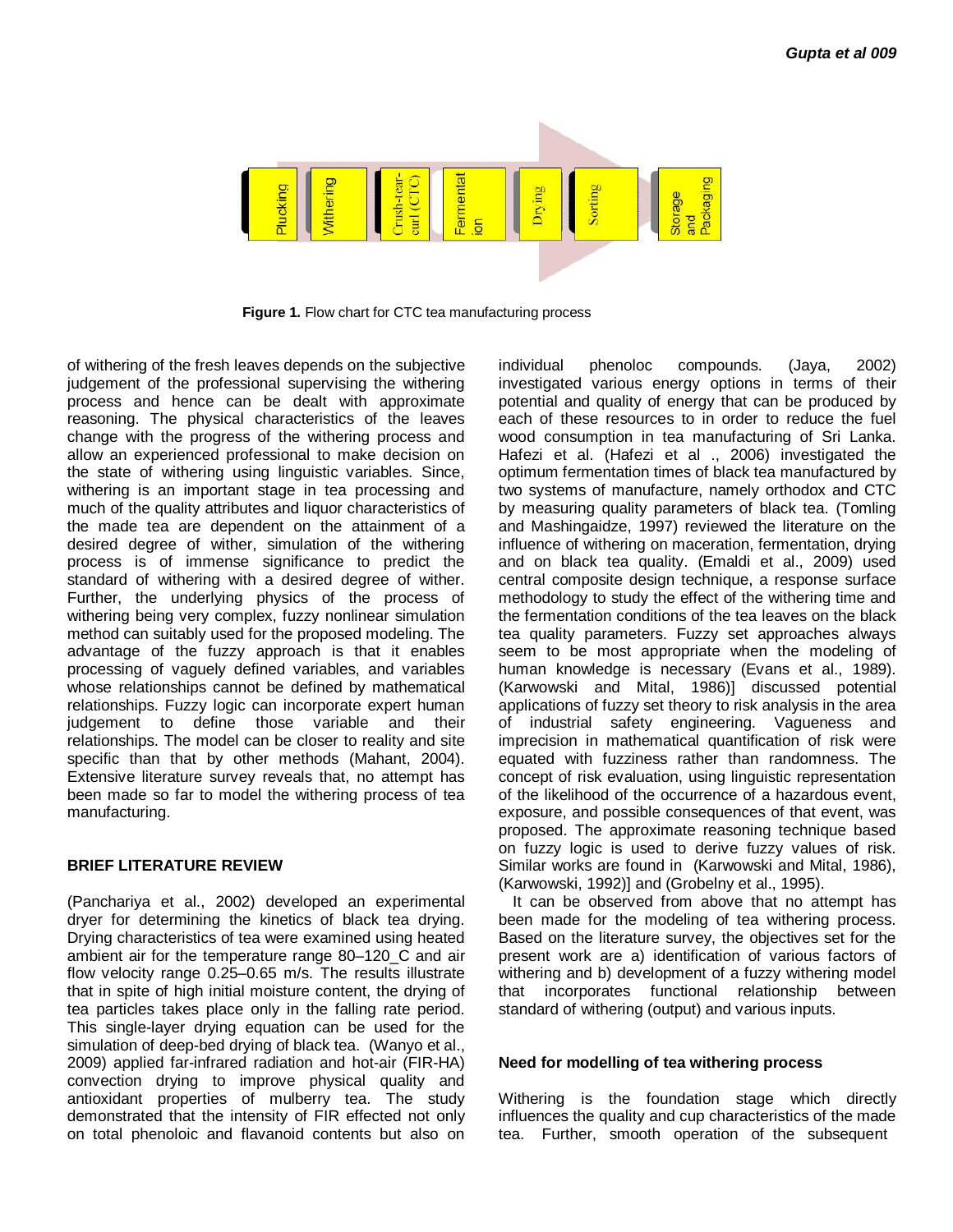processes such as leaf distortion, fermentation, drying greatly depends on the standard of withering. Hassle free operation of various stages of tea making contributes to the reduction of energy consumption. Therefore, knowledge of the standard of withering can be used to predict the quality of the finished product and cost of production. In the backdrop of highly competitive market, a modeling of withering is of great significance for proper production planning, energy saving and environment conservation.

# **Withering process fundamentals**

During withering, the first stage of tea processing freshly plucked tea shoots, containing about 70 to 83% water are partially dehydrated to a moisture content ranging from 65% to 70% water. Besides physical changes, chemical changes in the leaf take place. Withering fresh leaf is the first and indispensable stage in tea manufacturing. Withering is carried out to condition the leaf physically for the next step of tea processing namely leaf distortion which is carried out in CTC machine in case unorthodox tea processing or in conventional rollers in case of orthodox processing. At the same time the leaf is to be conditioned for good fermentation. The leaf has to attain a certain degree of withering before it is suitable to roll well or to take a twist.

# **Withering percentage:**

Withering percentage is defined as the weight of 100 kg fresh leaf at the end of withering process. The state of withered leaf is expressed in withering percentage.

# **Modern withering techniques:**

Modernisation of withering with the objective of saving cost and space as well as replacing inadequate installation has resulted in the development of a new withering systems, such as

- 1. Drum withering.
- 2. Tunnel withering.
- 3. Trough withering.
- 4. Tocklai continuous withering machine.
- 5. Russian withering machine.
- 6. Automatic continuously operating installations.

Amongst these the withering troughs are most extensively used in the tea factories of Assam for the withering of green leaves.

# **Fuzziness and fuzzy logic**

Fuzziness describes the ambiguity of an event. Logic for

humans is a way quantitatively to develop a reasoning process that can be replicated and manipulated with mathematical precepts. The interest in logic is the study of truth in logical propositions. In classical predicate logic this truth is binary - a proposition is either true or false. From this perspective, fuzzy logic is a method to formalize the human capacity of imprecise reasoning or approximate reasoning. Such reasoning represents the human ability to reason approximately and judge under uncertainty. In fuzzy logic all truths are partial or approximate. In this sense this reasoning has also been termed interpolative reasoning, where the process of interpolating between the binary extremes true and false is represented by the ability of fuzzy logic to encapsulate partial truths. The subjectivity that exists in fuzzy modeling is a blessing. The vagueness present in the definition of terms is consistent with the information contained in the conditional rules developed by the engineer when observing some complex process. Even though the set of linguistic variables and their meanings are compatible and consistent with the set of conditional rules used, the overall outcome of the qualitative process is translated into objective and quantified results. Fuzzy mathematical tools and the calculus of fuzzy  $IF - THEN$ rules provide a most useful paradigm for the automation and implementation of extensive body of human knowledge, which is not embodied in the quantitative modeling process. These mathematical tools provide a means of sharing, communicating and transferring this human subjective knowledge of systems and processes. The justifications of the use of fuzzy logic are due to

It is tolerant of imprecisely defined data.

 It can model non – linear systems or processes of high degree of complexity.

It is able to build on the human expertise.

Fuzzy union and intersection of two fuzzy sets are given by equations (1) and (2) respectively.

$$
\mu_{A \cup B} (x) = \max [\mu_A (x), \mu_B (x)]
$$
  
........  

$$
\mu_{A \cap B} (x) = \min [\mu_A (x), \mu_B (x)]
$$
  
........  
........  
...  
........  
(2)

Given a fuzzy set that encompasses a range of output values, the defuzzifier returns one number, thereby moving from a fuzzy set to a crisp number. Several methods for defuzzification are used in practice, including the centroid, maximum, mean of maxima, height, and modified height defuzzifier. The most popular defuzzification method is the centroid method, which calculates and returns the center of gravity of the aggregated fuzzy set.

# **Fuzzy associative memories (FAMs):**

There exixts a compact form of representing a fuzzy rule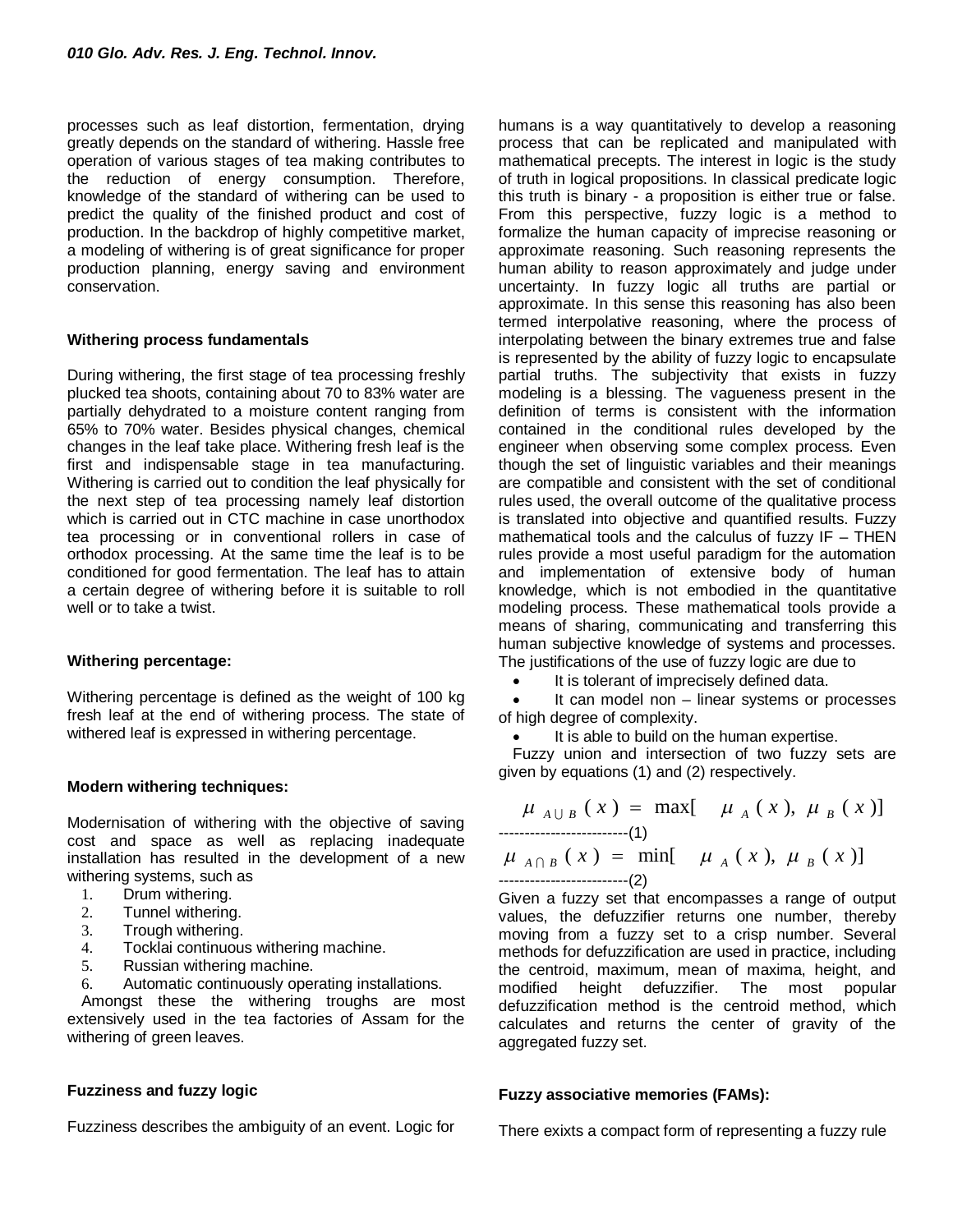

**Figure 2.** Building a fuzzy tea withering model

based system. This compact graphical form is called fuzzy associative table, or FAM table.

### **Principles involved in the fuzzy model**

The fuzzy withering model is based on the following principles:

i) The leaf is surface dry as harvested in a normal sunny day.

ii) The process of withering is a non-linear fuzzy mapping from five non-interactive inputs to single output (Withering standard).

iii) The knowledge about the withering process is fuzzy i.e. the input-output functional relationship is based on the subjective judgement of the observer.

# **Development of a fuzzy model for tea withering process**

#### **Steps involved in the development of fuzzy withering model:**

The following steps are involved

i) Identification of various inputs and outputs.

ii) Fuzzification of various inputs and output into fuzzy sets.

iii) Development of the rule base (IF-THEN statements) for the fuzzy withering process based on intuition, human experience and subjective judgement on the process.

iv) Mamdani inference methodology is used to combine inputs and outputs.

v) Defuzzification of the fuzzy output set to arrive at a scalar value.

Figure 2 illustrates the schematic diagram of the fuzzy inference system for fuzzy simulation of tea withering process.

### **Fuzzification of the input and output spaces:**

Study of the withering process and close discussion with

the management experts in tea industries revealed that, the withering process can be modeled as a nonlinear mapping between five non-interactive inputs and one output. The five non-interactive inputs were identified as i) Moisture content of leaf (MC) ii) Standard of plucking (SP) iii) Thickness of spread (TS) iv) Period of withering (PW) and v) Drying capacity of air (DC). The output may be designated as withering standard (WS). The fuzzy partitioning of the input variables was done as follows. A close consultation with the people having a long experience in monitoring the withering process was held and fuzzification was performed on the basis of their expertise in the field.

i) Fuzzification of Moisture content of leaf (MC):

The moisture content of fresh tea leaf varies from around 75% to 78% in case of surface dry leaf. The low moisture content is desirable because it yields higher volume of finished product (made tea) due to higher solid matter content. Moisture content is divided into three fuzzy sets such as Low (around 75%), Average (around 76.5%) and High (around 78%). Moisture content depends on the type of leaf (genetic origin). Figure 3 depicts the fuzzy partitioning of the variable Moisture content (MC).

ii) Fuzzification of standard of plucking (SP):

Standard of plucking involves leaf size, softness of leaf, relative quantity of productive and non-productive (banjhi) leaves and so many. The ideal material to process to produce quality tea is two leaves and a bud. Sometimes, three leaves and a bud or even four leaves and a bud are allowed to process but then the quality of tea would deteriorate. If the leaf size is smaller, it is easier and quicker to remove moisture during withering. Also the leaf is softer if the leaf size is small. The longer leaf generally becomes harder and it takes more time to remove moisture to achieve a particular degree of wither. Leaf size varies from 1 inch to 4 inches. Standard of plucking are categorized in the tea factories by the percentage share of small and soft leaf in a random sample of fresh leaf. A good standard of plucking is indicated by a percentage share of small and soft leaf of around 80% or more and may be designated by a linguistic term "Fine leaf". An Average standard of plucking contains around 60% of soft and small leaf and may be categorized with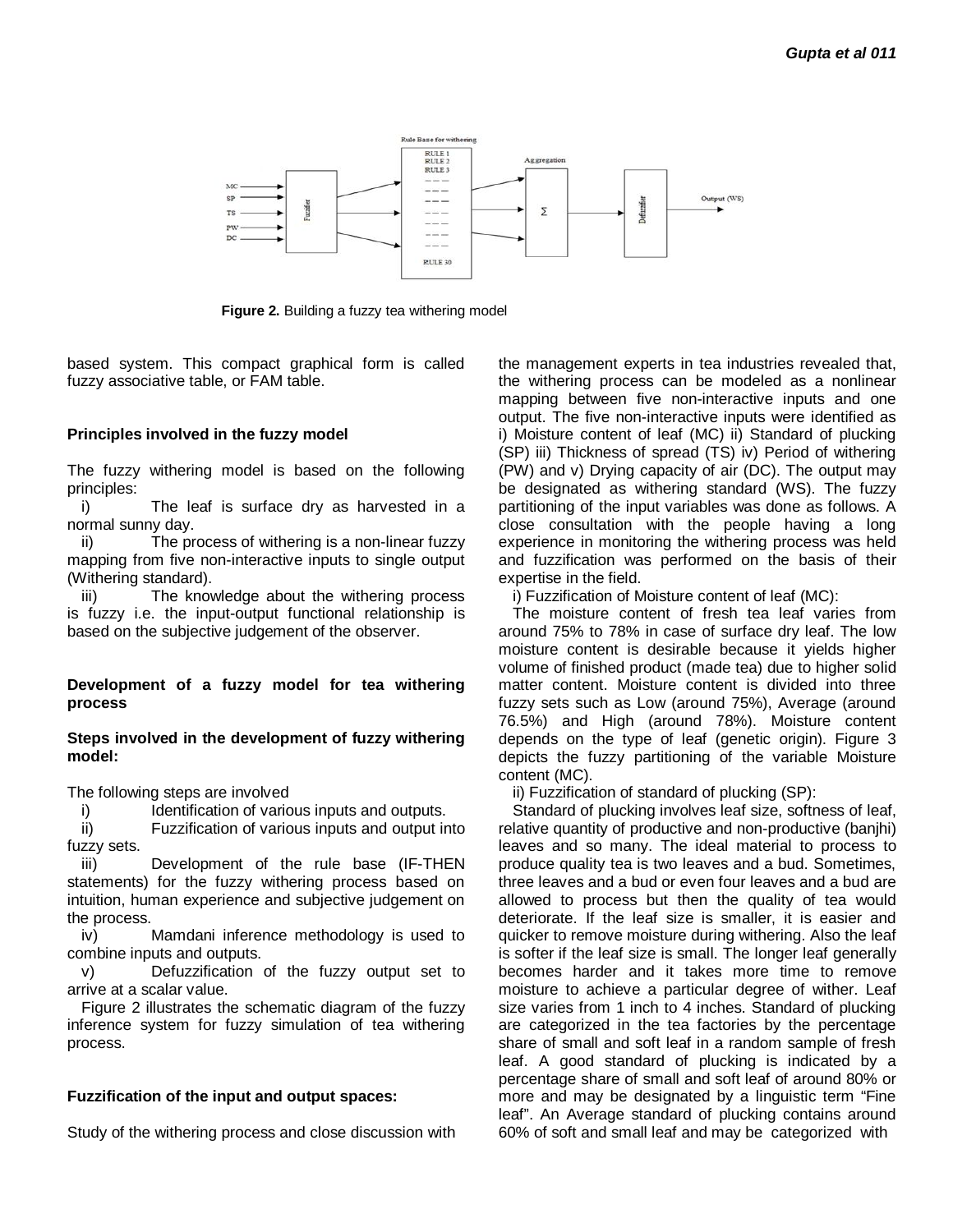

**Figure 3.** Fuzzy partitioning of moisture content of tea leaf (MC).





linguistic term "Average leaf". A poor standard of plucking is indicated by a percentage share of small and soft leaf of around 30% or less and categorized with the linguistic term "Coarse leaf". The fuzzy partitioning of standard of plucking (SP) is shown in Figure 4.

iii) Thickness of spread (TS):

Freshly plucked tea leaves is spread into the withering troughs in a layer of thickness that varies from approximately 5 inches to about 8 inches or more. If the leaf is spread with a higher thickness, withering will be uneven across the thickness of the leaf layer with leaves near the inlet of drying air would wither more than the leaves near the upper layer for downward flow of drying air through the trough. The leaf thickness is partitioned into three fuzzy sets as "Thin", "Standard" and "Thick".

Fuzzy set Thin represents leaf layer thickness of around 5 inches or less, fuzzy set Standard represents thickness in the vicinity of 6 to 7 inches and fuzzy set Thick represents a leaf layer thickness of around 8 inches or more. Figure 5 shows the fuzzy partitions of the variable TS.

### iv) Period of withering (PW):

It is the time interval taken by the fresh leaf to attain a withering percentage of about 70% from the instant of loading into withering trough. Period of withering has been divided three fuzzy partitions as "Fast", "Good" and "Late". The most representative value or the prototype value of the fuzzy set "Fast" been taken as 12 hrs, that of fuzzy set "Good" as 15 hrs and of fuzzy set "Late" as 18 hrs. the fuzzified variable PW is illustrated in Figure 6.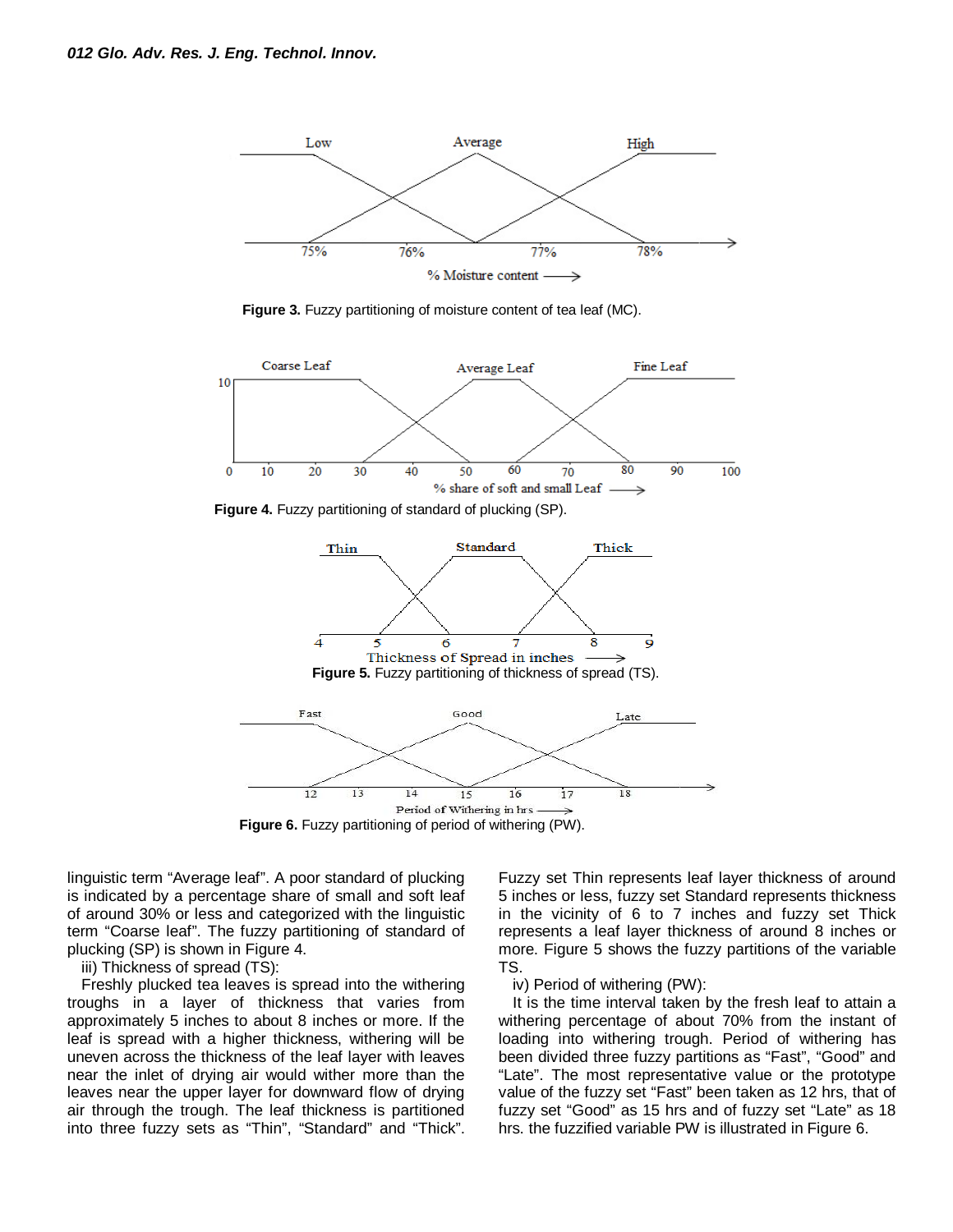

**Figure 7.** Fuzzy partitioning of drying capacity of air (DC).



**Figure 8.** Fuzzy partitioning of moisture withering standard (WS).

v) Drying capacity of air (DC):

It is the capacity of withering air to remove moisture from the tea leaves and is measured by the difference of dry bulb temperature (DBT) and wet bulb temperature (WBT) of the withering air or in other words the hygrometric difference. Drying capacity (DC) of withering air is divided into three fuzzy partitions of "Low", "Ideal" and "High". The prototype values are  $3^{0}$ F, the interval 6- $8^{\circ}$ F and 11<sup>°</sup>F. The fuzzified variable DC is shown in Figure 7.

### vi) Withering standard (WS):

This is taken as output of the withering process and is expressed as withering percentage. After close discussion with the managements of tea processing units, it was found that a withering percentage of 70-72% is very good for tea processing which results in good quality tea. Measurement of withering percentage is more or less based on the experience of the withering house executive. In another method, baskets each filled with 1 kg of fresh leaf are kept in several places of the withering trough. After withering, the withered leaves in the baskets are weighed to ascertain the withering percentage. The withering standard is partitioned into three triangular fuzzy sets as "Under withering", "Good withering" and "Hard withering". The prototype values being 72%, 70- 71% and 69% respectively. The fuzzified variable WS is depicted in Figure 8.

# **Fuzzy associative memories (FAM) table for withering:**

Table 1 represents FAMs for the rule base consisting of 30 rules. Each row of the table corresponds to a rule. The rules are based on intuition, human expertise and subjective judgement on the process of tea withering.

### **Case study**

The fuzzy withering model was used to simulate the withering process at Rosekandi tea estate factory, Assam, India, as case study. Trough withering is carried out in the factory. Crisp values of various inputs of the withering process were found to be i)  $MC = 75.5\%$  ii) SP  $= 85\%$  iii) TS = 7.5 inches iv) PW = 14 hrs and v) DC =  $7^{\circ}$ F. A simplified explanation of the case study is illustrated in figure 9 showing the application of Rule 1 and Rule 6. AND combination implies an intersection of fuzzy sets and gives the fuzzy output sets of withering standard (WS) on the right side of the figure. A union of the two output sets gives the aggregated output set, shown in the bottom right of the figure. Centroid method of defuzzification yields scalar value of WS as 70.55, the value of withering standard, which falls category defined as Good.

### **CONCLUSION**

The process of tea withering is based on imprecisely defined inputs. Withering being the first and most important phase of tea processing, controlling the quality attributes and liquor characteristics of the finished product with a bearing on cost of production, the current approach of ascertaining the state of withering based on human experience seems to be outdated and needs refinement. Moreover, a simulation of withering process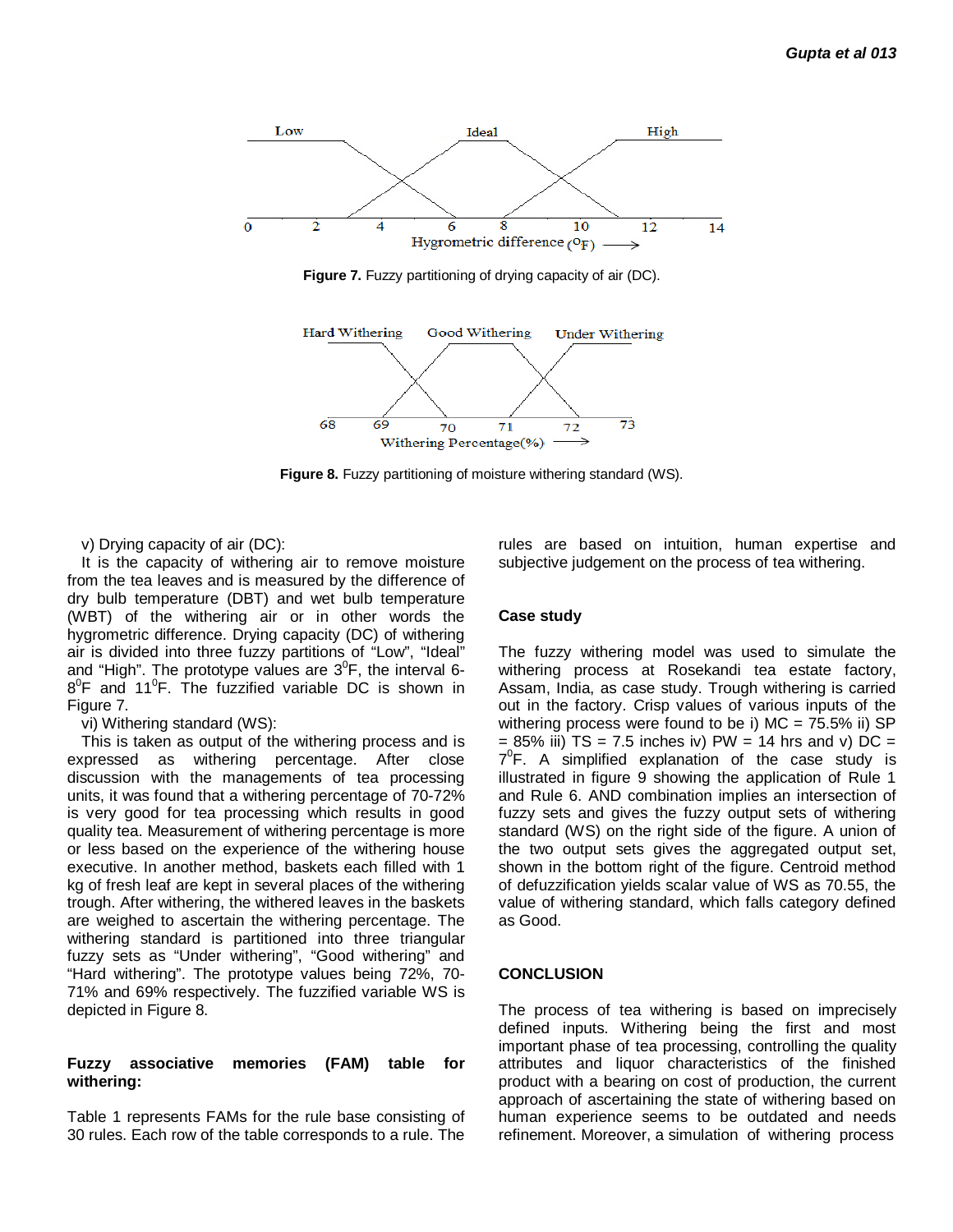| SI. No. | <b>Inputs</b> |           |              |           |                 | Output |
|---------|---------------|-----------|--------------|-----------|-----------------|--------|
|         | <b>MC</b>     | <b>SP</b> | <b>TS</b>    | <b>PW</b> | $\overline{DC}$ | (WS)   |
| 1       | Low           | Fine      | Standard     | Good      | Ideal           | Good   |
| 2       | High          | Coarse    | Thick        | Fast      | Low             | Under  |
| 3       | Average       | Average   | Standard     | Late      | Ideal           | Good   |
| 4       | Average       | Coarse    | Thin         | Fast      | Ideal           | Under  |
| 5       | Average       | Fine      | Thick        | Fast      | Ideal           | Good   |
| 6       | Average       | Fine      | Standard     | Fast      | Ideal           | Under  |
| 7       | Average       | Fine      | <b>Thick</b> | Good      | Low             | Under  |
| 8       | High          | Fine      | <b>Thick</b> | Late      | Ideal           | Good   |
| 9       | High          | Fine      | Standard     | Late      | Low             | Under  |
| 10      | High          | Average   | Standard     | Good      | Ideal           | Good   |
| 11      | High          | Average   | <b>Thick</b> | Late      | Ideal           | Good   |
| 12      | Low           | Average   | Standard     | Late      | Ideal           | Good   |
| 13      | Low           | Coarse    | <b>Thick</b> | Late      | Ideal           | Under  |
| 14      | Low           | Average   | Thin         | Fast      | Ideal           | Good   |
| 15      | Low           | Fine      | <b>Thin</b>  | Good      | Ideal           | Hard   |
| 16      | Average       | Fine      | Thick        | Late      | Ideal           | Good   |
| 17      | Average       | Fine      | Standard     | Good      | Low             | Under  |
| 18      | Average       | Coarse    | Standard     | Late      | Ideal           | Good   |
| 19      | Average       | Average   | Standard     | Good      | High            | Good   |
| 20      | Average       | Average   | Thick        | Good      | Low             | Under  |
| 21      | Average       | Average   | Thin         | Good      | Ideal           | Good   |
| 22      | Average       | Fine      | Standard     | Good      | Ideal           | Good   |
| 23      | Average       | Fine      | Standard     | Late      | Ideal           | Hard   |
| 24      | Low           | Average   | Standard     | Late      | Ideal           | Good   |
| 25      | Low           | Coarse    | Standard     | Late      | Ideal           | Good   |
| 26      | High          | Coarse    | Standard     | Late      | Ideal           | Good   |
| 27      | High          | Coarse    | Standard     | Good      | Ideal           | Under  |
| 28      | High          | Fine      | <b>Thick</b> | Good      | High            | Good   |
| 29      | High          | Fine      | Thin         | Good      | Ideal           | Good   |
| 30      | Low           | Fine      | Thin         | Good      | Low             | Good   |

|  |  |  | Table 1. Fuzzy associative memory table (FAM) for withering process. |
|--|--|--|----------------------------------------------------------------------|
|--|--|--|----------------------------------------------------------------------|



**Figure 9.** Mamdani method of computing output (WS).

could be helpful in scheduling the subsequent processes in a more scientific manner resulting in the judicious use of energy. The fuzzy withering model presented here is the first of its kind. The model can be made more user friendly with aid of a suitable computer programme.

Since, process of withering and its controlling parameters are do not vary over a tea producing region in case of trough withering, the model so developed is applicable to all tea processing industries of a tea producing region producing black (CTC) tea.